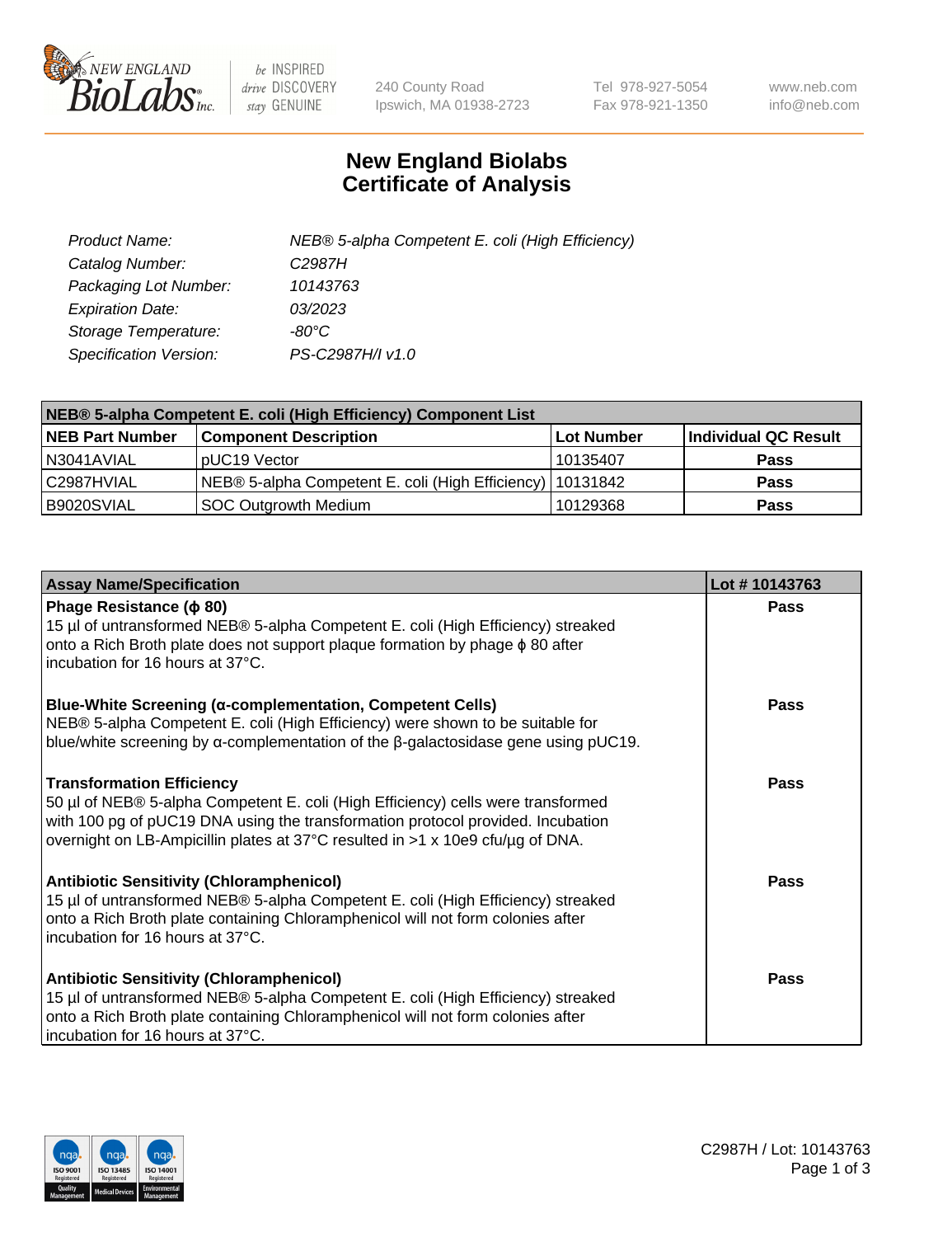

be INSPIRED drive DISCOVERY stay GENUINE

240 County Road Ipswich, MA 01938-2723 Tel 978-927-5054 Fax 978-921-1350

www.neb.com info@neb.com

| <b>Assay Name/Specification</b>                                                                                                                                                                                                                          | Lot #10143763 |
|----------------------------------------------------------------------------------------------------------------------------------------------------------------------------------------------------------------------------------------------------------|---------------|
| <b>Antibiotic Sensitivity (Ampicillin)</b><br>15 µl of untransformed NEB® 5-alpha Competent E. coli (High Efficiency) streaked<br>onto a Rich Broth plate containing Ampicillin will not form colonies after<br>incubation for 16 hours at 37°C.         | Pass          |
| <b>Antibiotic Sensitivity (Streptomycin)</b><br>15 µl of untransformed NEB® 5-alpha Competent E. coli (High Efficiency) streaked<br>onto a Rich Broth plate containing Streptomycin will not form colonies after<br>incubation for 16 hours at 37°C.     | Pass          |
| <b>Antibiotic Sensitivity (Spectinomycin)</b><br>15 µl of untransformed NEB® 5-alpha Competent E. coli (High Efficiency) streaked<br>onto a Rich Broth plate containing Spectinomycin will not form colonies after<br>incubation for 16 hours at 37°C.   | Pass          |
| <b>Antibiotic Sensitivity (Nitrofurantoin)</b><br>15 µl of untransformed NEB® 5-alpha Competent E. coli (High Efficiency) streaked<br>onto a Rich Broth plate containing Nitrofurantoin will not form colonies after<br>incubation for 16 hours at 37°C. | Pass          |
| <b>Antibiotic Sensitivity (Kanamycin)</b><br>15 µl of untransformed NEB® 5-alpha Competent E. coli (High Efficiency) streaked<br>onto a Rich Broth plate containing Kanamycin will not form colonies after incubation<br>for 16 hours at 37°C.           | Pass          |
| <b>Antibiotic Sensitivity (Tetracycline)</b><br>15 µl of untransformed NEB® 5-alpha Competent E. coli (High Efficiency) streaked<br>onto a Rich Broth plate containing Tetracycline will not form colonies after<br>incubation for 16 hours at 37°C.     | Pass          |

This product has been tested and shown to be in compliance with all specifications.

One or more products referenced in this document may be covered by a 3rd-party trademark. Please visit <www.neb.com/trademarks>for additional information.